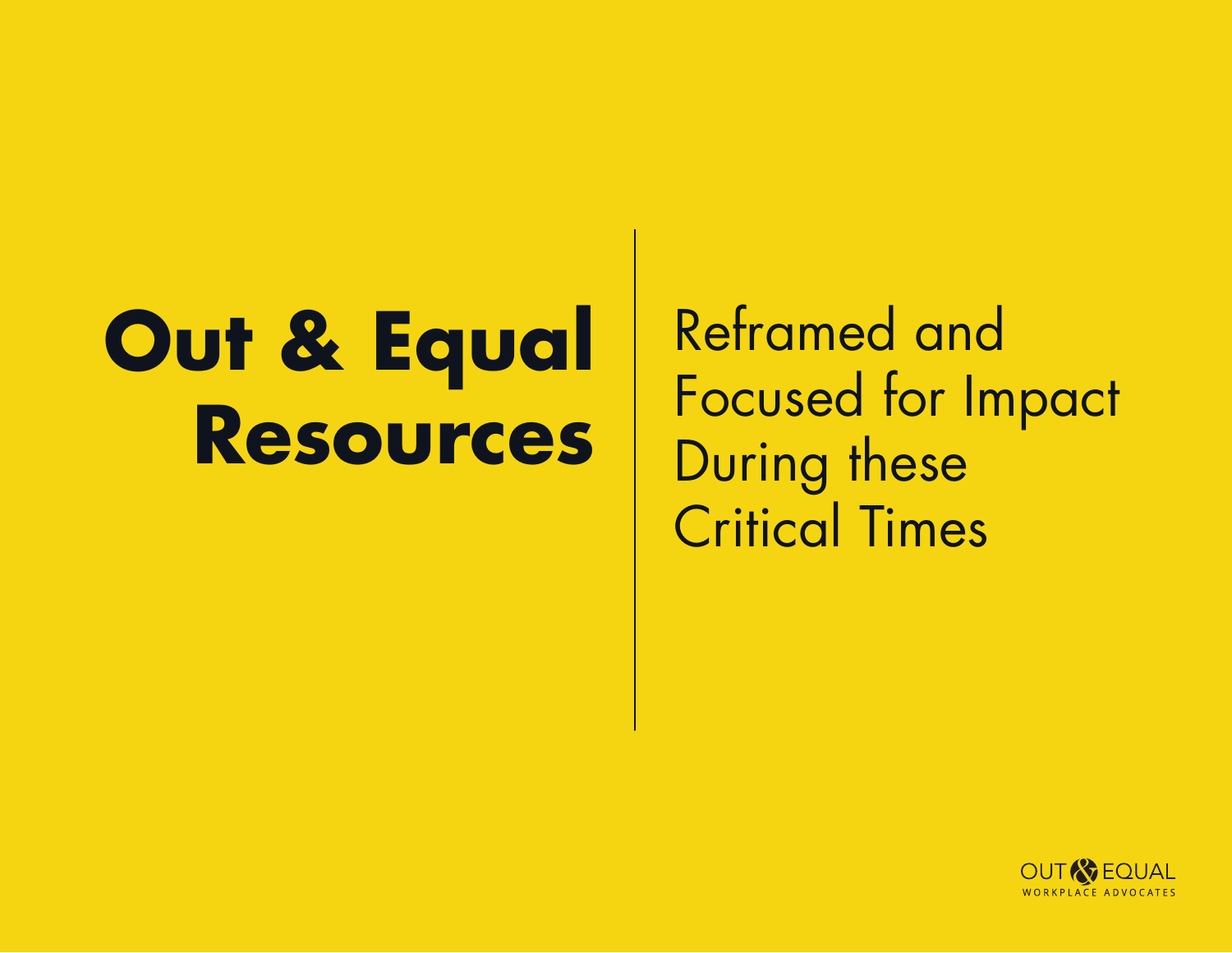COVID19 has shocked the world, the economy, and workplaces. Our work – to support workplaces of belonging and to help LGBTQ employees thrive – is more important than ever: If workplaces do not work towards cultures of belonging – if we are divided, suspicious or devaluing of our differences – then the toll of this crisis and feelings of disconnect will only deepen and widen.

#### **Organizations are in the middle of a major stress-test of their systems. Leaders must be strong and forwardlooking enough to know that inclusion and belonging are not simply optional or even factors in a competitive advantage, they are imperative for business continuity.**

Out & Equal is offering programming – much of it virtual or digital – in this critical moment along five pillars – reframed and refocused for maximum impact:

#### **Change Agent Capacity Building & Support 1**

We will help build your organizational capacity through supporting the learning, development and effectiveness of D&I & HR professionals and Executive Sponsors with access to the digital Global Hub, webinars, e- learning and toolkits/resources.

#### **ERG/BRG Capacity Building 2**

We will bolster the effectiveness of LGBTQ ERGs with tailorable, out-of-the-box resources, and bolster the ability of D&I teams to bring these best practices to other ERG/BRG groups within their companies.

#### **LGBTQ Leadership & Professional Development 3**

We will convene and support LGBTQ employees, from the front lines–to pipeline–to the C-Suite, through our renowned Executive Forum, Roundtables, and affiliated e-learning opportunities. From the closet to you at your best, the world needs you to thrive so you can go on to achieve maximum impact in the world.

#### **Global / Regional Programs 4**

We will continue to bring targeted learning and engagement opportunities to communities around the world, and to unique regions like the US South – supporting practitioners in adapting best-practices to specific cultural environments.

#### **Building Communities of Belonging 5**

We will sustain our entire community and provide virtual platforms of connection and support for multiple groups within the LGBTQ+ community, as well as provide tailored content on such important issues as Mental Health and Wellness, Cultures of Belonging in Virtual Environments, Preparing for 2020 Summit and more.

**Some of these events and resources will be open to all. Some will be available exclusively to partner organizations based on level of partnership. More details will be forthcoming.**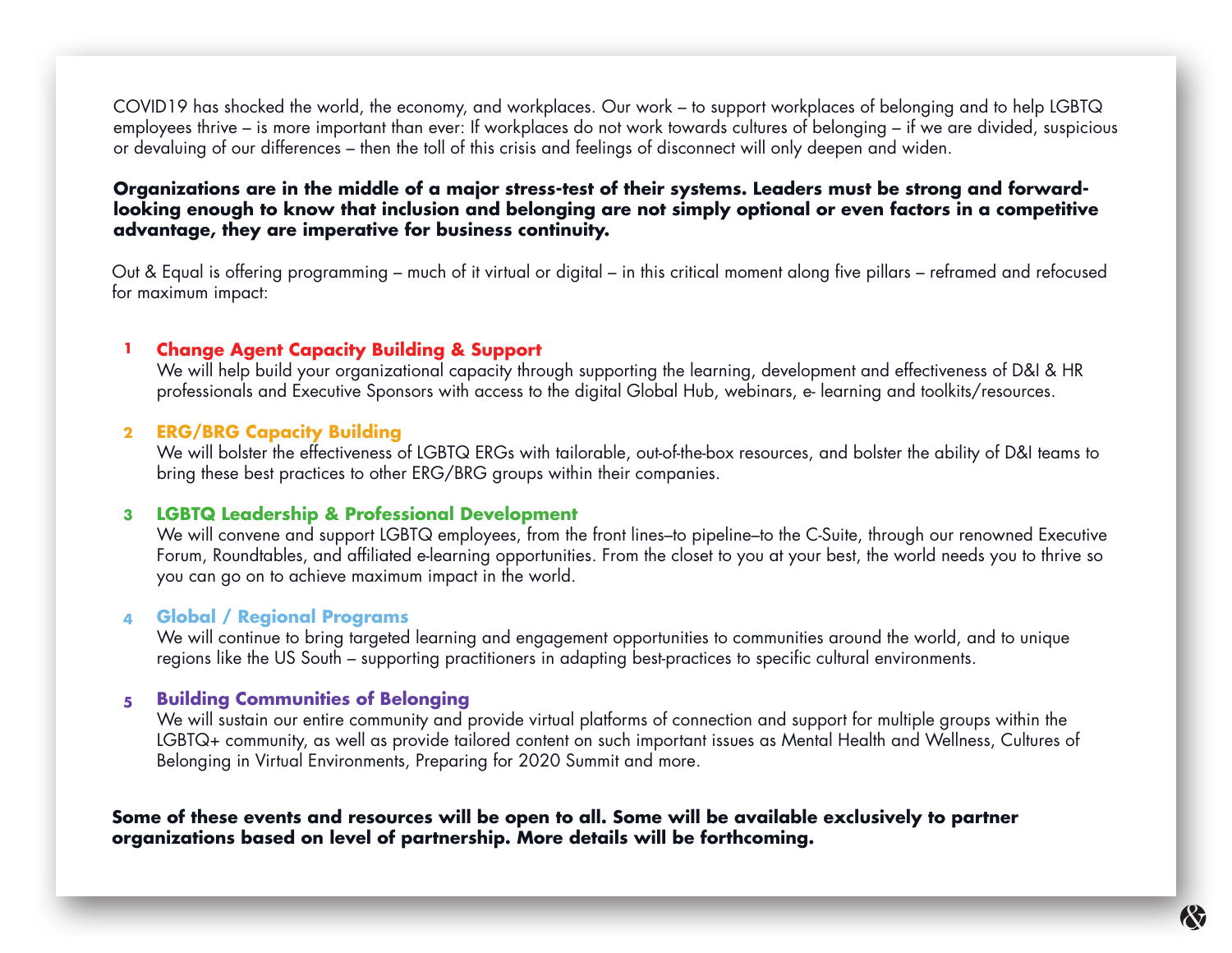# **CHANGE AGENT CAPACITY BUILDING & SUPPORT**

We will help build your organizational capacity through supporting the learning, development and effectiveness of D&I & HR professionals and Executive Sponsors with access to the digital Global Hub, webinars, e-learning and toolkits/resources.

#### **GLOBAL HUB**

#### **TOOLKITS & RESOURCES**

#### **Revolutionary new web-based tool:**

- Centralized Repository of Resources
- Threaded Messages Boards
- Open-Sourced Global Calendar
- ERG Registry
- **How to Celebrate Transgender** Employees on Transgender Day of Visibility (TDOV) and Year-Round
- What's Your Pronoun? Strategies for Inclusion in the Workplace
- **· Best Practices For Non-Binary** Inclusion
- Workplace Equality Factsheet
- Resources to Support Employee Wellness and Mental Health at **Work**
- Best Practices for Self-Identification (Self-ID)
- Specific Employee & ERG Engagement Resources for "Remote Belonging" during COVID-19

#### **VIRTUAL CONNECTION & COMMUNITY**

#### **Virtual Change Agent Connection:**

- CDIO Forum
- **·** LGBTQ Executive Sponsor Forum
- Private LinkedIn Groups for D&I & HR Professionals Focused on LGBTQ Workplace Equality

#### **Webinars & Virtual Learning on topics such as:**

- Trans/GNC Inclusion Beyond Transition Benefits
- Generations in the Workforce
- Building Bridges to LGBTQ Inclusion
- Gender in the Workplace
- From Allies to Advocates
- Intersectional Ally Skill-Building
- Building Q-mmunity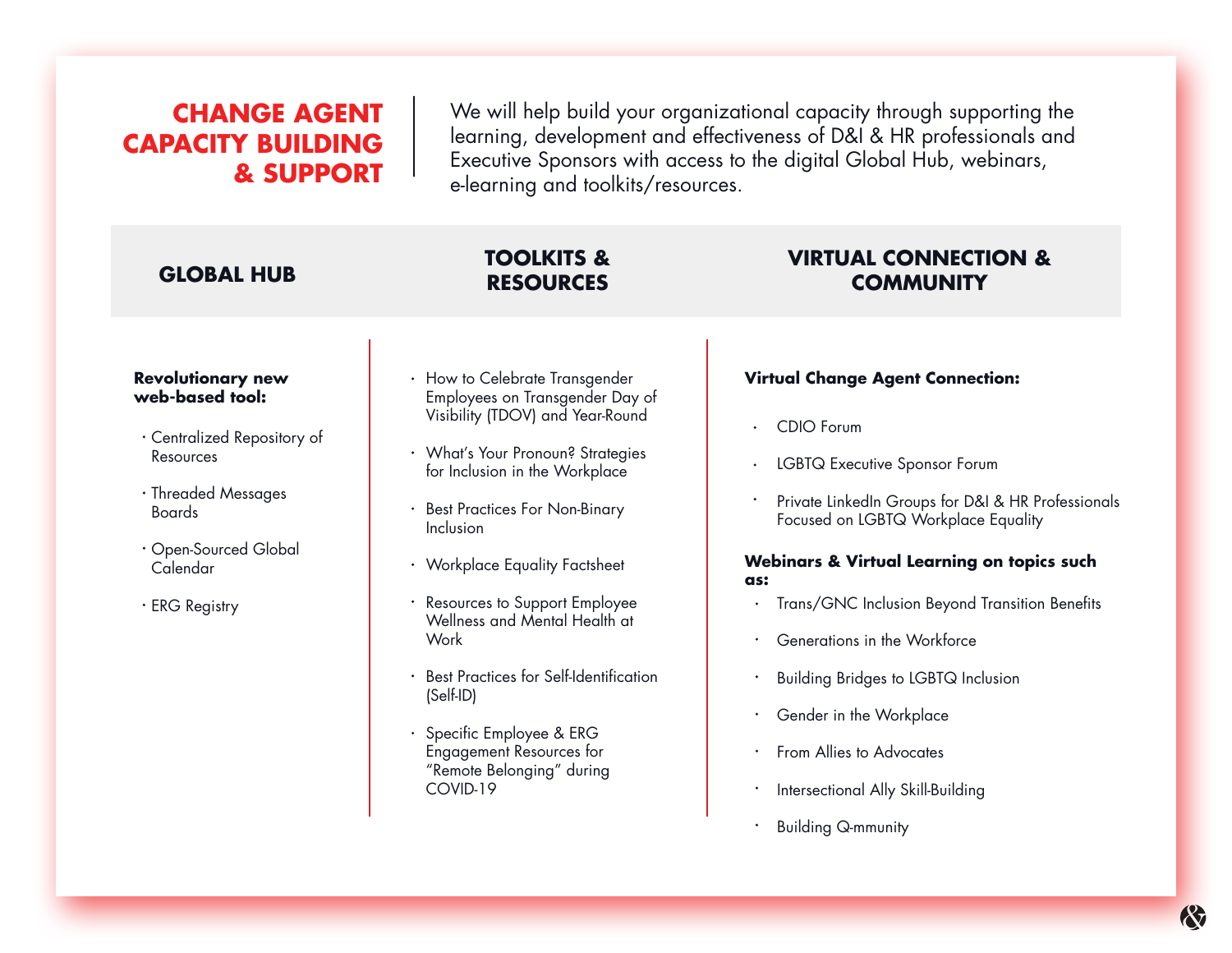# **ERG/BRG CAPACITY BUILDING**

We will bolster the effectiveness of LGBTQ ERGs with tailorable, out-ofthe-box resources, and bolster the ability of D&I teams to bring these best practices to other ERG/BRG groups within their companies.

#### **ERG/BRG PROGRAMING SUPPORT**

## **TOOLKITS & RESOURCES**

### **VIRTUAL CONNECTION & COMMUNITY**

#### **Resources to support ERG/BRG effectiveness such as:**

- Summer 2020 LGBTQ ERG Pride-in-a-Box
- ERG Leaders Meeting-in-a-Box, focused on collaboration and intersectional programming.

#### **O&E Leadership Virtual Keynotes:**

Based on company membership level and staff availability, O&E leaders can be scheduled for organizations' events as speakers/panelists.

#### **White papers and Best Practices including:**

- Self-Identification of LGBTQ Employees: Rollout Guidance
- ERGs & Generational Differences: Cultivating Community Beyond Labels
- Legacy Building: You've Been an LGBTQ Champion for 20 Years, Now What?

#### **Webinars & Virtual Learning on topics such as:**

- ERGs & Virtual Engagement
- Developing Ally Programs
- Leveraging Executive Sponsors
- Intersectional Programming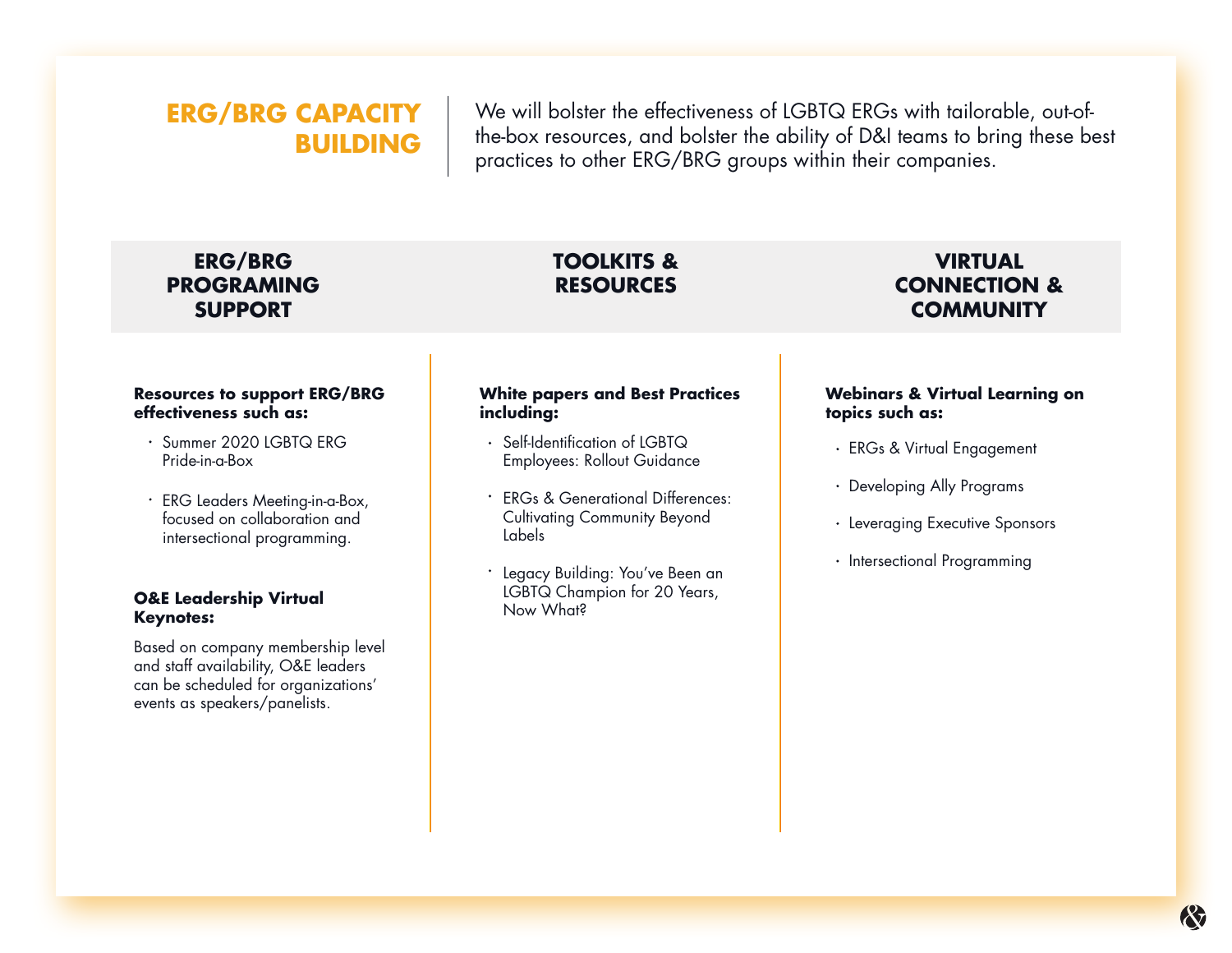# **LGBTQ LEADERSHIP & PROFESSIONAL DEVELOPMENT**

We will convene and support LGBTQ employees, from the front lines-to pipeline-to the C-Suite, through our renowned Executive Forum, Roundtables, and affiliated e-learning opportunities. From the closet to you at your best, the world needs you to thrive so you can go on to achieve maximum impact in the world.

#### **EVOLVED O&E LEADERSHIP PROGRAMS**

#### **LGBTQ LEADERSHIP PIPELINE**

**Executive Forum: In-person event,** rescheduled to October 2020 in Las Vegas, and supplemented with virtual learning. It includes the following tracks:

- **Senior Executives:** High-level LGBTQ executives charged with management and budget decisions for a significant business or function.
- **D&I Executives:** D&I executives charged with management and budget decisions for diversity and inclusion programs.
- **D&I and ERG Leaders:** D&I professionals and BRG/ERG leaders at all levels.
- **Leveraging Narratives:** A track for executives and leaders interested in honing their personal story and developing their public speaking skills.

As announced at Summit, Out & Equal and Bank of America have partnered on a leadership pipeline program to increase the number of LGBTQ executives in leadership positions, with a focus on those from underrepresented groups.

Offerings are in advanced stages of development and will be announced soon.

### **VIRTUAL CONNECTION & COMMUNITY**

#### **Webinars & Virtual Learning on topics such as:**

- Use Your Privilege & Power for Good
- Mindfulness and Emotional Intelligence
- Cultivating LGBTQ Leaders
- LGBTQ Storytelling
- Leveraging Your ERG/BRG Experience in Your Day Job
- Authentic and Inclusive Leadership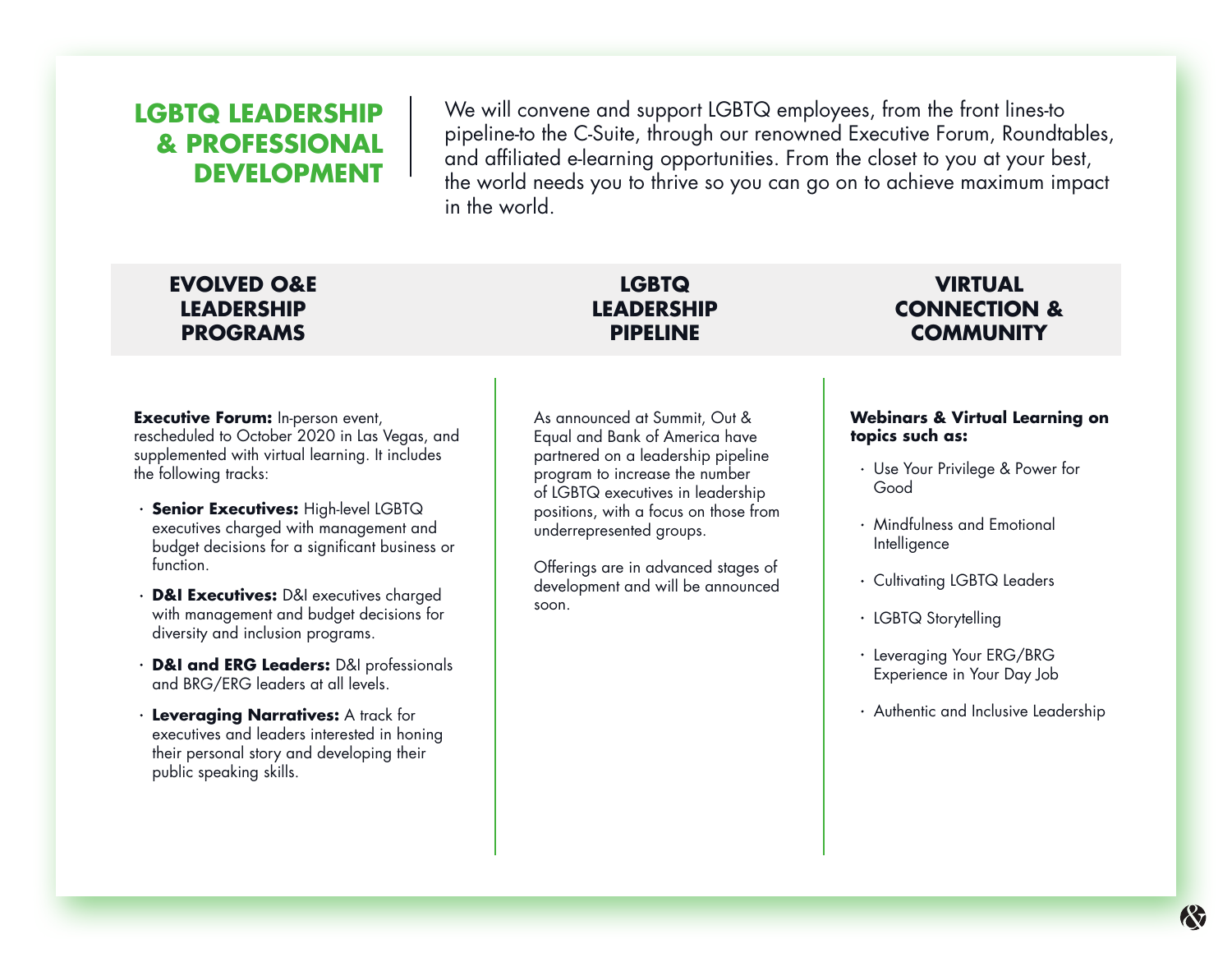## **GLOBAL / REGIONAL PROGRAMS**

We will continue to bring targeted learning and engagement opportunities to communities around the world, and to unique regions like the US South – supporting practitioners in adapting best-practices to specific cultural environments.

#### **PROGRAMS US LOCAL/REGIONALLY SPECIFIC**

#### **Virtual Global Roundtables & Webinars**

- China
- · Brazil
- $\cdot$  India

#### **Global & Regionally Specific Resources**

- Building Allyship in China: Intersectionality & LGBTQ Programming
- Non-Binary Inclusion: Understanding in Portuguese and Spanish
- Beyond Section 377: Best Practice Momentum in India

#### **Southern States Virtual Engagement**

- The Southern Engagement Series
- Southern Virtual Roundtable
- Ongoing Webinars on Special Topics:
	- Religion in the Workplace: Myth-busting and Understanding
	- Fostering "Living Room" Dialogues on Inclusion

#### **VIRTUAL CONNECTION & COMMUNITY**

#### **Leaders' Forums and Private LinkedIn Groups for our Planning Committees in:**

- China
- Brazil
- $\cdot$  India

#### **Private Linked-In Group for Lat-Am (Spanish)**

**Private Linked-In Group for APAC Region**